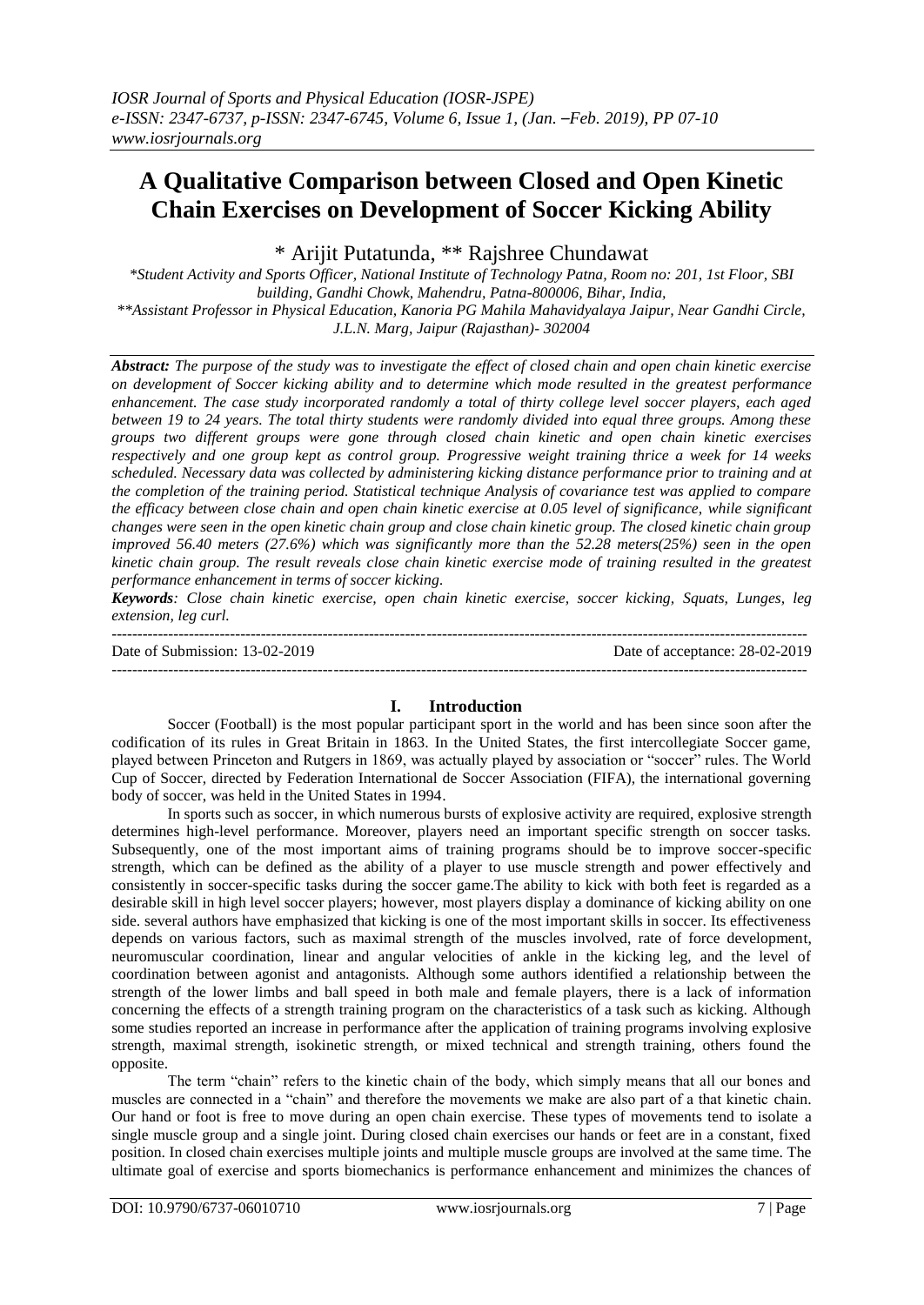unwanted injuries. Few studies stated that in terms of injury prevention during open chain exercises for the hamstrings produce a posterior shearing force and stress at PCL and quadriceps produces an anterior shearing force and stress at ACL, which increased ACL stress near full extension and PCL stress near 90 degrees knee flexion. The purpose of the study was to investigate the effect of close chain and open chain kinetic exercise on development of Soccer kicking ability and to determine which mode resulted in the greatest performance enhancement.

# **II. Methodology**

**Research Approach:** Experimental research design was adopted for the fulfillment of research approach for the study.

**Sampling Technique:** Random Sampling technique was used for the study

**Selection of the Subjects:** 30 male Soccer players from National Institute of Technology Patnawere selected as subjects for this present study, each aged between 19-24 years.

### **Independent Variables:**

Closed Kinetic Chain Exercises: Selected Closed Kinetic Chain Exercises were half squats and lunges for the study.

Open Kinetic Chain Exercises:Selected Open Kinetic Chain Exercises were sited leg raise and leg curl (Hamstring curl) for the study

**Dependent Variable:** Kicking distance was considered as dependent variable for the study

**Experimental Design:** Thirty male (30) Soccer players playing in National Institute of Technology Patna, Biharwere selected randomly as subject for this study. Their fitness was considered according to Institute medical report and their age was verified by the institute register. The subjects were be divided into three (3) groups viz. (a) Close Kinetic Chain Exercise group, (b) Open Kinetic Chain Exercise group (c) Control Group. Each group consisted of twenty five (25) subjects. All groups were administered initial tests on kicking distance by three trials among the best one was counted. After the initial tests, the training programme was administered to the two experimental groups whereas no training was provided to the control group. After 7 weeks of training program again the same test administered and compares the test result with initial one.

### **The whole training program based on a 7 weeks macro cycle**

| Week 1 | Flat Pyramid             |
|--------|--------------------------|
| Week 2 | Flat Pyramid             |
| Week 3 | <b>Ascending Pyramid</b> |
| Week 4 | <b>Ascending Pyramid</b> |
| Week 5 | <b>Ascending Pyramid</b> |
| Week 6 | Double Pyramid           |
| Week 7 | Double Pyramid           |

**Statistical Technique:** Analysis of co-variance (ANCOVA) was applied to find out the difference among the selected training programme. For testing the hypothesis the level of significance was set at 0.05.

# **III. Discussions of Findings**

The data was analyzed and compared with the help of statistical procedure ANCOVA and finding reflected in the form of following tables.

| <b>Table 1.</b> Mean and SD of unferent groups incasured in post testing |         |                       |    |  |  |
|--------------------------------------------------------------------------|---------|-----------------------|----|--|--|
| Different treatment groups                                               | Mean    | <b>Std. Deviation</b> |    |  |  |
| Close chain kinetic exercise group                                       | 53.4420 | 8.27204               | 10 |  |  |
| Open chain kinetic exercise group                                        | 52.5630 | 6.10271               | 10 |  |  |
| Control group                                                            | 52.2420 | 5.96220               | 10 |  |  |
| Total                                                                    | 52.7490 | 6.64020               | 30 |  |  |

**Table 1:** Mean and SD of different groups measured in post testing

Descriptive statistics of the data measured in the post testing shown in table 1, the mean and standard deviation of the different treatment group during post testing which going to be used in writing the final results of this study.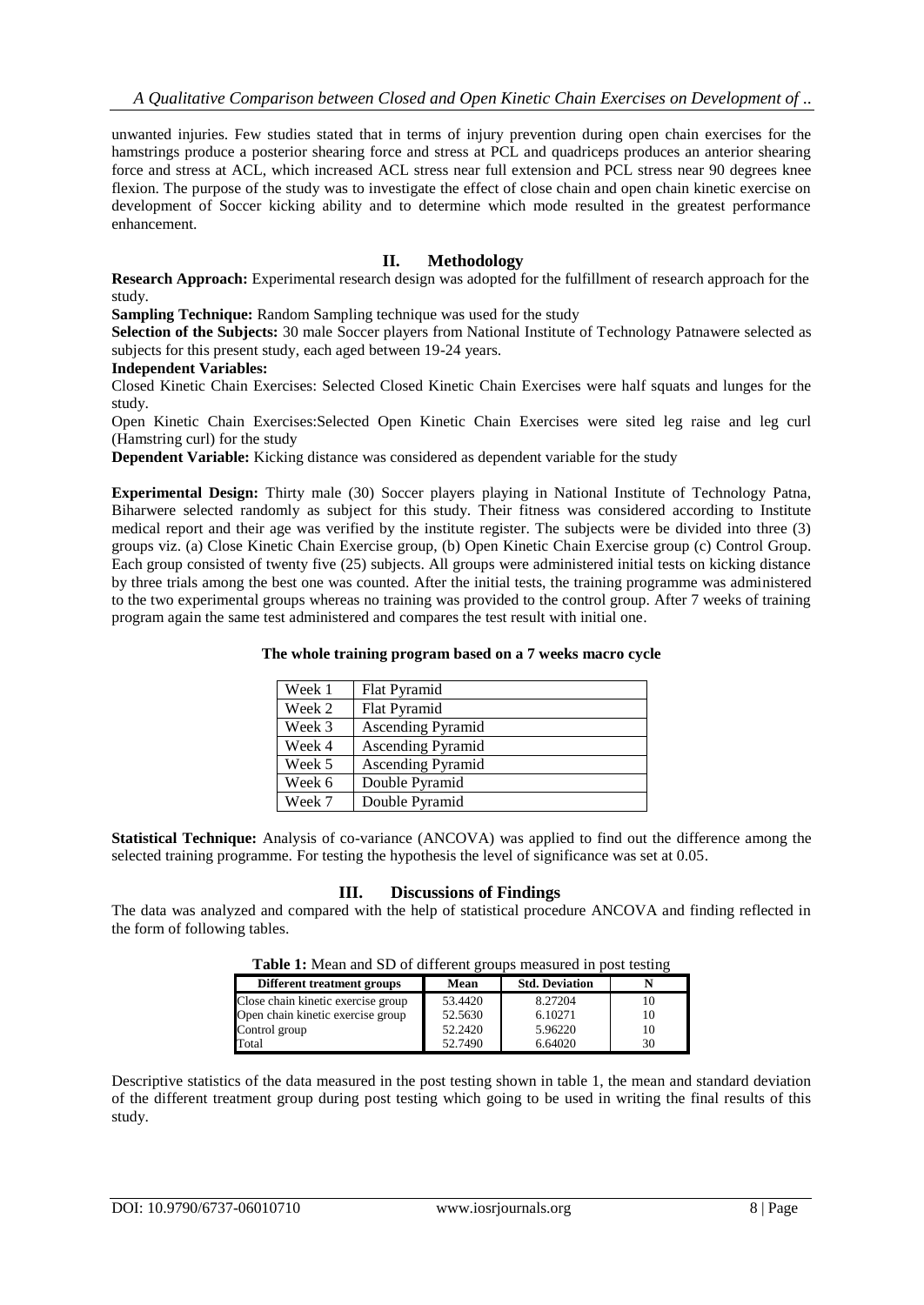| Different treatment groups         | Mean    | <b>Std. Error</b> | 95% Confidence Interval |                    |
|------------------------------------|---------|-------------------|-------------------------|--------------------|
|                                    |         |                   | <b>Lower Bound</b>      | <b>Upper Bound</b> |
| Close chain kinetic exercise group | 56.406a | .804              | 54.754                  | 58.058             |
| Open chain kinetic exercise group  | 52.281a | 774               | 50.690                  | 53.872             |
| Control group                      | 49.560a | .798              | 47.919                  | 51.201             |

**Table 2:** Adjusted mean and standard error of different groups in post testing

Descriptive statistics of the data measured in the post testing after adjustment with the initial difference. The mean and standard deviation showed in table 2 which going to be used for writing the final result using SPSS outputs.

| <b>Table 3:</b> ANCOVA table for the post test data on Soccer Kicking distance |                                        |    |                    |         |      |
|--------------------------------------------------------------------------------|----------------------------------------|----|--------------------|---------|------|
| <b>Source</b>                                                                  | <b>Type I Sum of</b><br><b>Squares</b> | df | <b>Mean Square</b> |         | Sig. |
| Pre test                                                                       | 915.243                                |    | 915.243            | 152.862 | .000 |
| Treatment                                                                      | 207.762                                |    | 103.881            | 17.350  | .000 |
| Error                                                                          | 155.672                                | 26 | 5.987              |         |      |
| Corrected Total                                                                | 1278.676                               | 29 |                    |         |      |

**Table 3:** ANCOVA table for the post test data on Soccer kicking distance

ANCOVA table for the post-test data on Soccer kicking distance shown at table no 3. The main analysis of covariance table the significance value has been named as p-value is used instead of the term significant value. Post hoc comparison for the group means in post-measurement adjusted with the initial differences since the F-ratio in the above mentioned table is significant. Table 3 clearly shows the F-value for comparing the adjusted means of the treatment groups (Closed chain kinetic exercise, open chain kinetic exercise and control) during post-testing. Since p value for the F- statistics is .000 which is less than 0.05, it is significant. Thus, the null hypothesis of no difference among the adjusted post-means for the data on Soccer kicking distance in the treatment groups may be rejected at 5% level.

Since F-statistics is significant, post hoc comparison has been made for the adjusted means of the three groups which shown table 4.

| <b>1 apre 4.</b> F all-wise comparisons                           |                                                     |                                   |                   |  |
|-------------------------------------------------------------------|-----------------------------------------------------|-----------------------------------|-------------------|--|
| Dependent variable: Post-testing score of Soccer kicking distance |                                                     |                                   |                   |  |
| (I) Different treatment groups<br>(J) Different treatment groups  |                                                     | Mean Difference (I-J)             | Sig. <sup>b</sup> |  |
|                                                                   | Open chain kinetic exercise group                   | $4.125$ <sup>*</sup>              | .001              |  |
| Close chain kinetic exercise group                                | Control group                                       | $6.846*$                          | .000              |  |
| Open chain kinetic exercise group                                 | Close chain kinetic exercise group<br>Control group | $-4.125$ <sup>*</sup><br>$2.722*$ | .001<br>.021      |  |
| Control group                                                     | Close chain kinetic exercise group                  | $-6.846*$                         | .000              |  |
|                                                                   | Open chain kinetic exercise group                   | $-2.722$ <sup>*</sup>             | .021              |  |

## **Table 4:** Pair-wise comparisons

The mean difference is significant at the 0.05 level

It may be noted here that p-value for the mean difference treatment between close chain kinetic exercise, open chain kinetic exercise and control group in all aspects is 0.000 which is less than0.05 and hence they are significant at 5% level. Thus the following conclusion can be drawn:

- (i) There is a significant difference between the adjusted means of the close chain kinetic exercise and control groups on the data of Soccer kicking distance during post testing.
- (ii) There is a significant difference between the adjusted means of the open chain kinetic exercise and control groups on the data of Soccer kicking distance during post testing.
- (iii) There is a significant difference between the adjusted means of the open chain kinetic exercise and close chain kinetic exercise groups on the data of Soccer kicking distance during post testing.

**Table 5:** Post hoc comparison of adjusted means of the data on Soccer kicking distance obtained in post measurement shown in graphics

|  |  | Control Group   Open chain kinetic exercise group   Close chain kinetic exercise |  |  |       |
|--|--|----------------------------------------------------------------------------------|--|--|-------|
|  |  | 52.28                                                                            |  |  | 56.40 |
|  |  |                                                                                  |  |  |       |
|  |  |                                                                                  |  |  |       |

Representation on significant difference between means